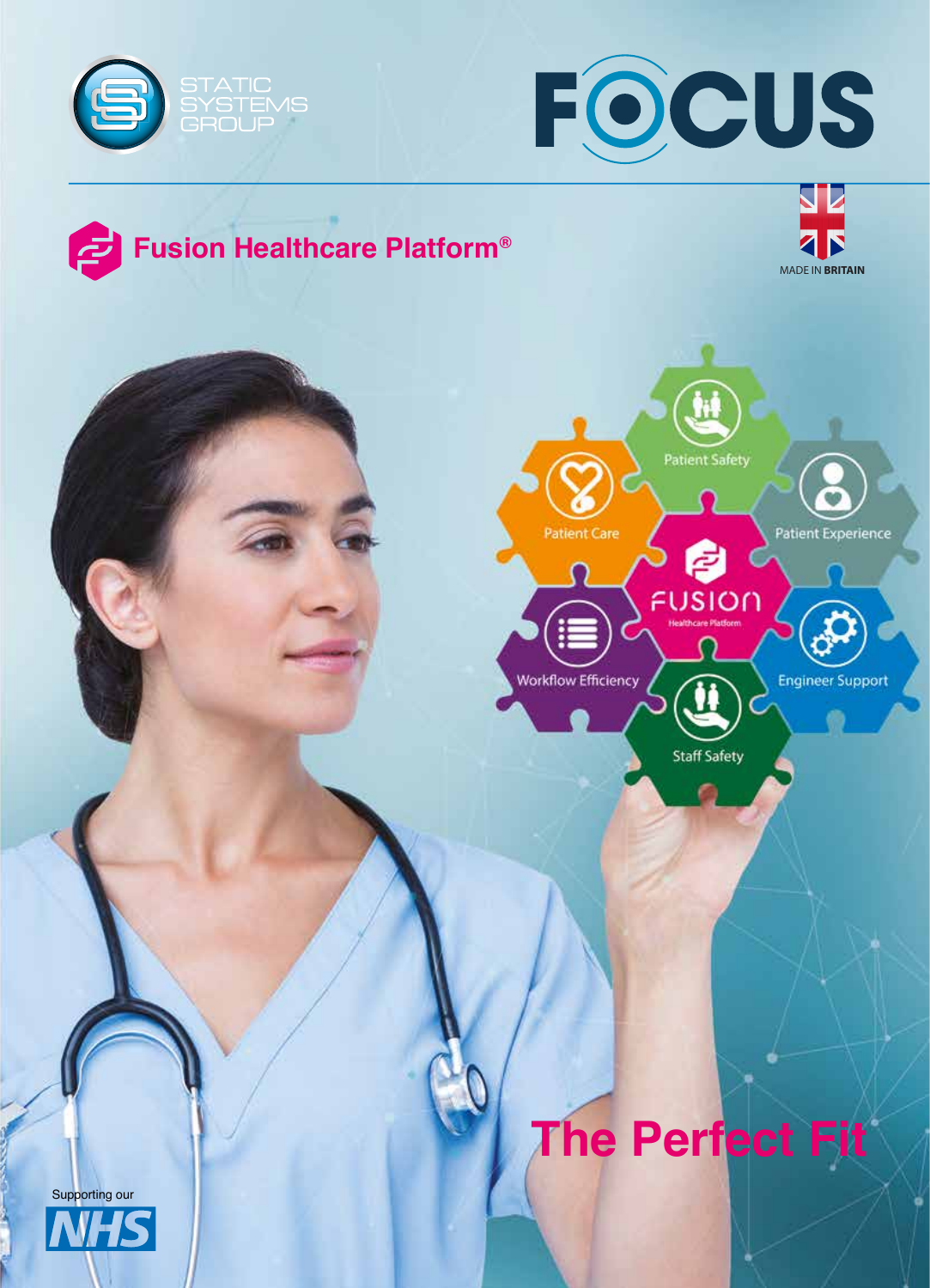

#### **At a glance**

The Fusion Platform seamlessly brings together best-in-class healthcare communication solutions to make a real difference to the day-to-day running of hospitals.

#### **Improved Patient Safety**

- Early detection of patient distress
- Faster response times
- Clinical updates communicated in real-time
- Reduction in risk

#### **Patient-centric Care**

- Co-ordinated care across a wide array of team members
- Significantly enhanced nurse call functionality to empower clinicians and give superior integrated care
- Request message alerts directly to the correct care givers
- Real-time access to patient information, including:
	- Vital signs
	- Medication information
	- Dietary requirements
	- Care plan
	- Pain scores

#### **Enriched Patient Experience**

- Updated patient information at the point of care
- Faster response to critical alerts, nurse call and hospitality requests
- More effectual care and time availability at the bedside
- Quieter environment and reduction in alarm fatigue
- Increased patient satisfaction

#### **Engineer Support**

- Early fault notification
- Detailed reporting
- Better use of technology including remote interrogation and systems support



*The Fusion Healthcare Platform® enables clinical workfow to be easily and dynamically managed from the patient bedside, nurse base or while on the move using smart devices.* 

#### **Staff Safety and Well-being**

- Allows staff to call for immediate assistance
- Deliver message alerts to pre-designated personnel in real-time
- Help to defuse an incident quickly and efficiently
- Reduced pressure on staff
- Restrict access for unathorised persons
- Generally enhance the healthcare environment and improve patient outcomes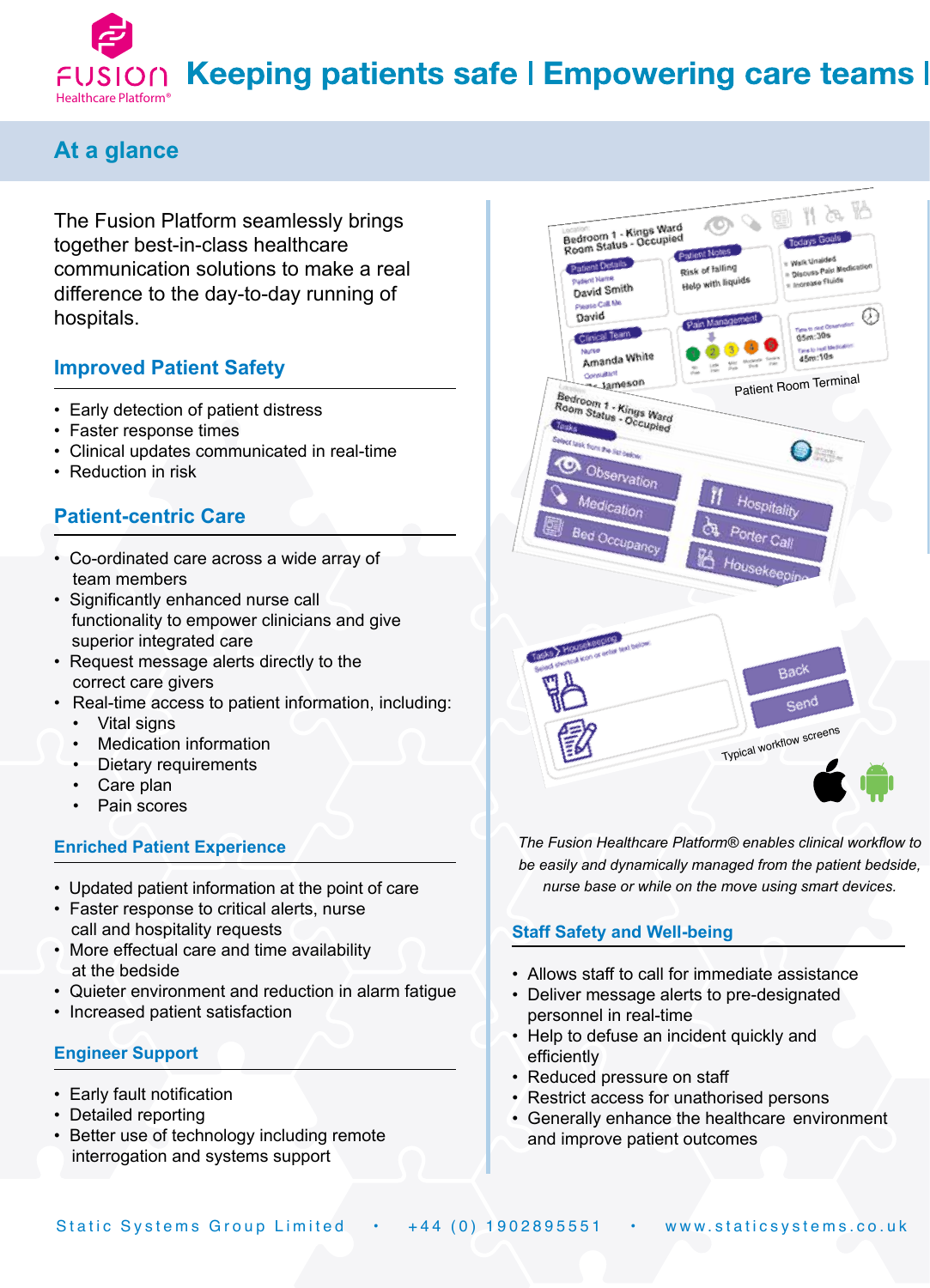## **Creating smarter hospitals.**

#### **Optimised Workflow Efficiency**

- Routes the right task to the right person at the right time
- Instant access to clinical applications and systems
- Easily locate on-call staff
- Quality, real-time updates and reporting
- Tasks dynamically managed from the patient bedside or on the move, including:
	- Reminders
	- Housekeeping, hospitality and porter call requests
	- Bed occupancy
- Promotes collaboration across care teams, instantly and securely connecting physicians, nurses and support staff
- Improved productivity and staff empowerment
- Easy access to results and requests whilst on the go
- Encrypted and traceable messaging

#### **Impacting Cost**

- Improved productivity and outcomes resulting from better use of technology and resources
- Planning assistance through real-time reporting and easy access to KPIs
- Connection to a hospital's existing LAN and WAN
- Designed to work with Static Systems nurse call and existing third-party systems
- Industry standard, fully open IP architecture for future-proofing

Working in partnership with...



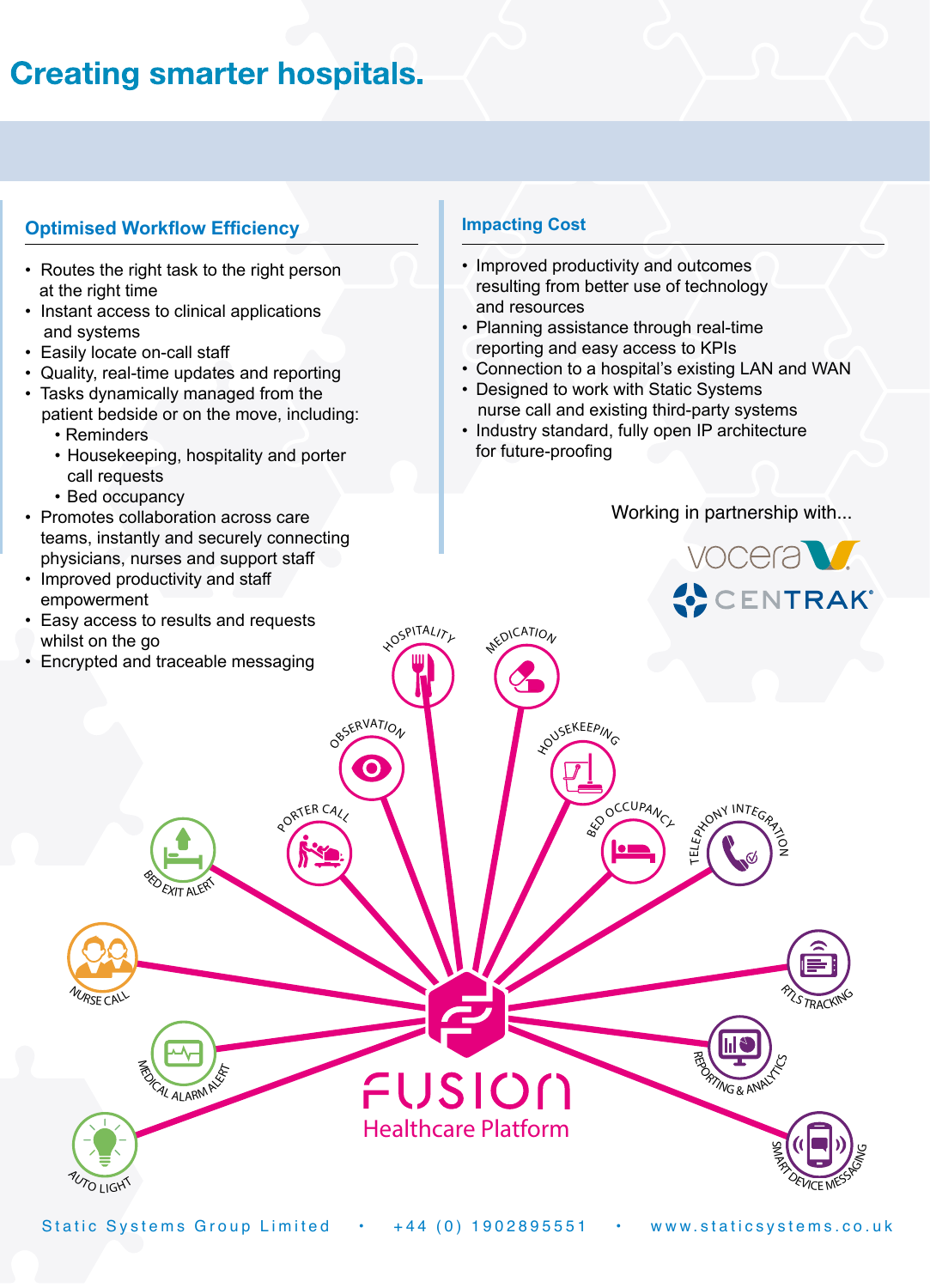#### **Static Systems Group (SSG) is uniquely positioned to provide your healthcare communications platform**

- Unrivalled expertise in advanced healthcare communications technology.
- Industry-leading partners allowing us to offer impartial advice on the most suitable solutions.
- In-house development and support. We design, manufacture, install and maintain
- An established name that can be trusted.
- Extensive experience working in 'live' ward environments.

#### **Platform Independence**

The Fusion Healthcare Platform<sup>®</sup> is 'platform independent'. This facilitates:

- Connection of Local Area Networks (LAN's) and Wide Area Networks (WAN's).
- Connection of SSG's advanced nurse call systems and those of third-party providers.
- Connection of SSG's advanced alarm and communication solutions and those of third-party providers.





www.staticsystems.co.uk

Static Systems Group Limited Heath Mill Road, Wombourne, Staffordshire, WV5 8AN, UK T: +44 (0) 1902 895 551

In line with our company policy of continuous product development, we reserve In line with our company policy of continuous product development, we reserve  $\frac{F_{\text{OCUS:005}}}{F_{\text{OCUS:005}}}$  (10/2021)